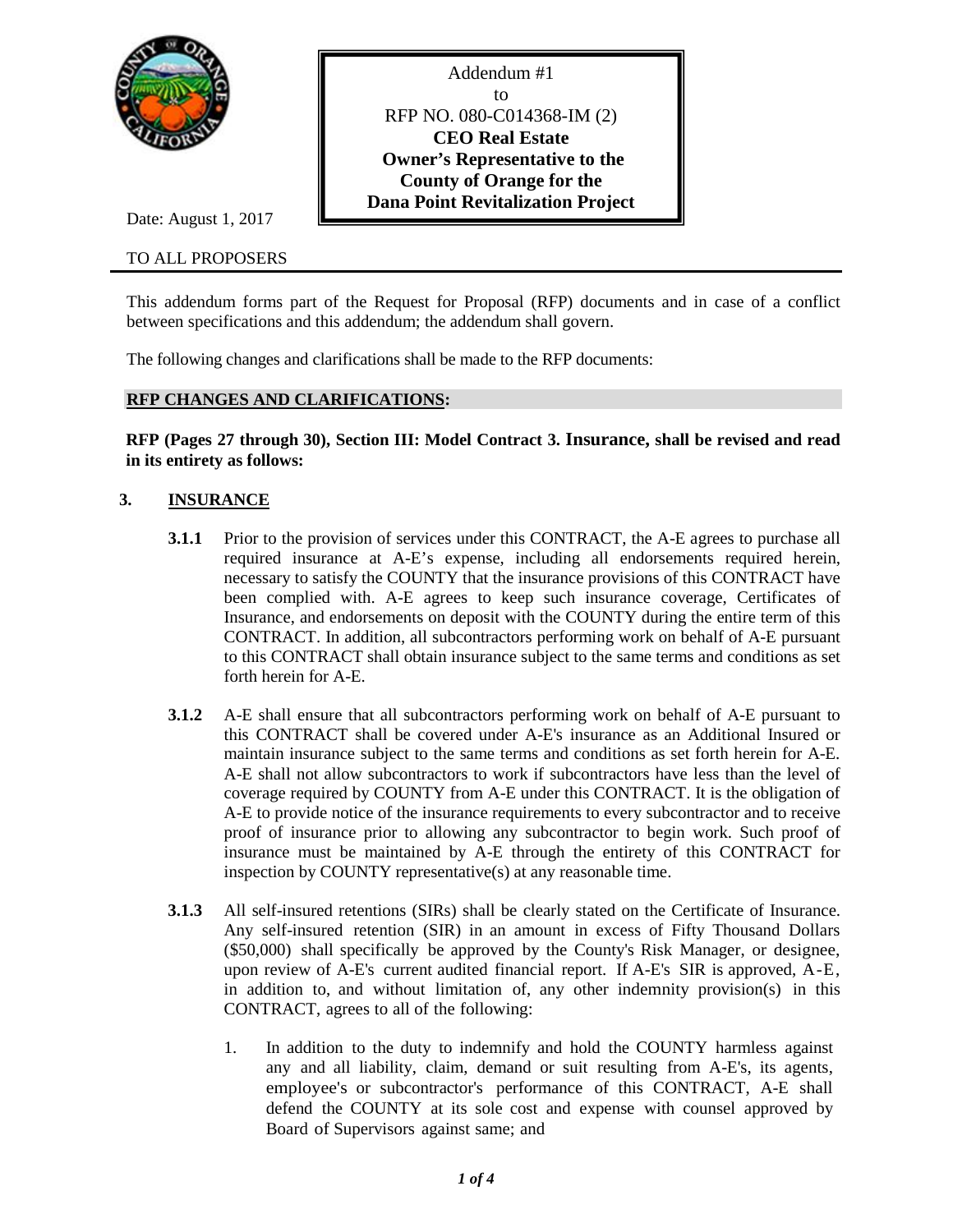- 2. A-E's duty to defend, as stated above, shall be absolute and irrespective of any duty to indemnify or hold harmless; and
- 3. The provisions of California Civil Code Section 2860 shall apply to any and all actions to which the duty to defend stated above applies, and the A-E's SIR provision shall be interpreted as though the A-E was an insurer and the COUNTY was the insured.
- **3.1.4** If the A-E fails to maintain insurance acceptable to the COUNTY for the full term of this CONTRACT, the COUNTY may terminate this CONTRACT.

# A. **Qualified Insurer**

1. The policy or policies of insurance must be issued by an insurer with a minimum rating of A- (Secure A.M. Best's Rating) and VIII (Financial Size Category as determined by the most current edition of the **Best's Key Rating Guide/Property-Casualty/United States or ambest.com).** It is preferred, but not mandatory, that the insurer be licensed to do business in the state of California (California Admitted Carrier).

If the insurance carrier does not have an A.M. Best Rating of A-/VIII, the CEO/Office of Risk Management retains the right to approve or reject a carrier after a review of the company's performance and financial ratings.

2. The policy or policies of insurance maintained by the A-E shall provide the minimum limits and coverage as set forth below:

| Coverage                                    | <b>Minimum Limits</b>        |  |
|---------------------------------------------|------------------------------|--|
| <b>Commercial General Liability</b>         | $$1,000,000$ per occurrence  |  |
|                                             | \$2,000,000 aggregate        |  |
| Automobile Liability including converge for | \$1,000,000 per occurrence   |  |
| owned, non-owned and hired vehicles         |                              |  |
| Workers' Compensation                       | Statutory                    |  |
| <b>Employers' Liability Insurance</b>       | \$1,000,000 per occurrence   |  |
|                                             |                              |  |
| Professional Liability                      | \$10,000,000 per claims made |  |
|                                             | or per occurrence            |  |
|                                             | \$10,000,000 aggregate       |  |
|                                             |                              |  |

# B. **Required Coverage Forms**

- 1. The Commercial General Liability coverage shall be written on Insurance Services Office (ISO) form CG 00 01, or a substitute form providing liability coverage as broad.
- 2. The Business Auto Liability coverage shall be written on ISO form CA 00 01, CA 00 05, CA 00 12, CA 00 20, or a substitute form providing liability coverage as broad.

# C. **Required Endorsements**

- 1. The Commercial General Liability policy shall contain the following endorsements, which shall accompany the Certificate of Insurance:
	- a. An Additional Insured endorsement using ISO form CG 2010 or CG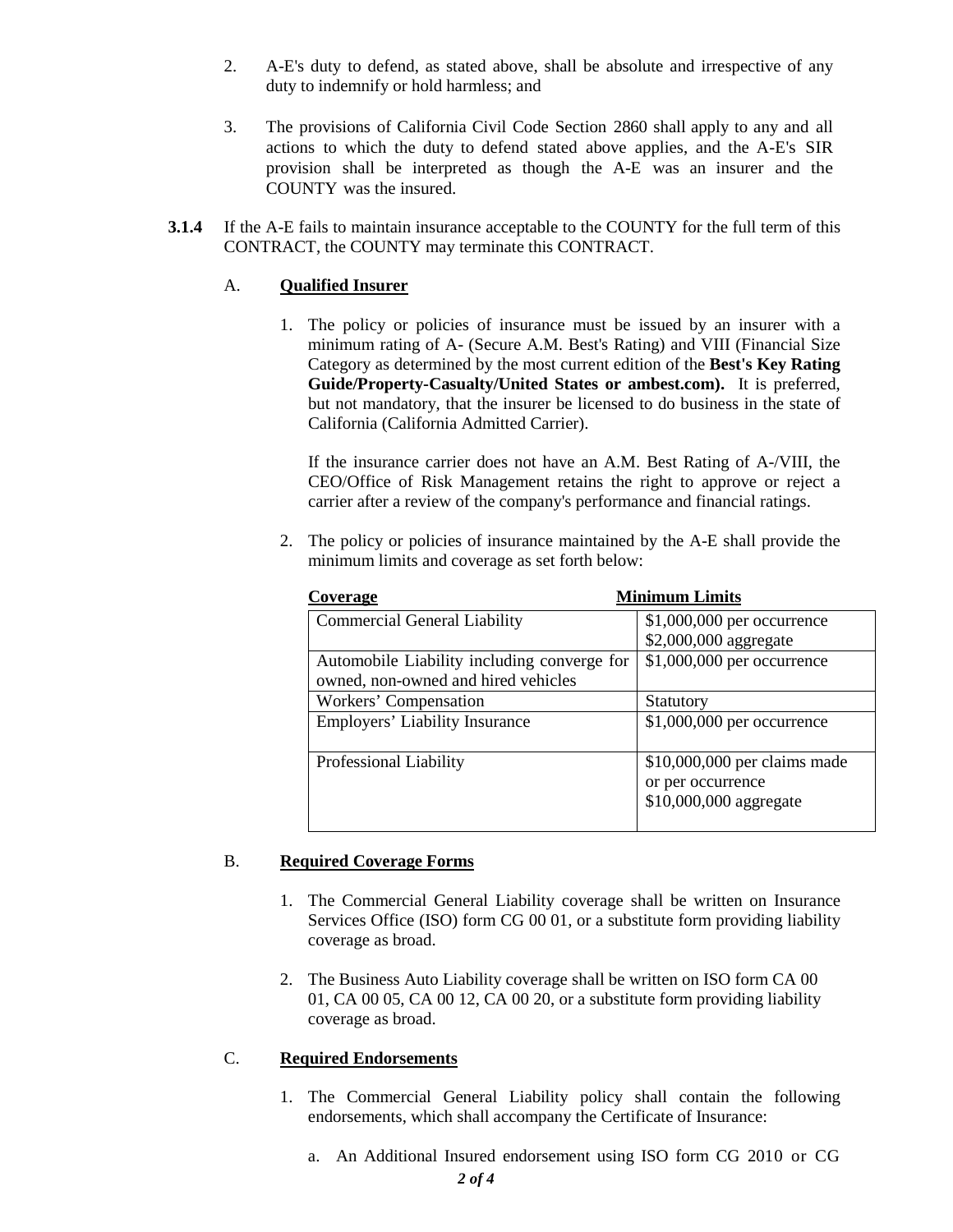2033 or a form at least as broad naming the *County of Orange, its elected and appointed officials, officers, employees and agents* as Additional Insureds, or provide blanket coverage, which will state *As Required By Written Contract***.**

- b. A primary non-contributing endorsement using ISO Form CG 20 01 0413, or a form at least as broad evidencing that the A-E's insurance is primary and any insurance or self-insurance maintained by the County of Orange shall be excess and non-contributing.
- 2. The Workers' Compensation policy shall contain a waiver of subrogation endorsement waiving all rights of subrogation against **the** *County of Orange, its elected and appointed officials, officers, employees and agents*, or provide blanket coverage, which will state *AS REQUIRED BY WRITTEN CONTRACT.*
- 3. All insurance policies required by this CONTRACT shall waive all rights of subrogation against the County of Orange, its elected and appointed officials, officers, employees and agents when acting within the scope of their appointment or employment.
- 4. A-E shall notify COUNTY in writing within thirty (30) days of any policy cancellation and ten (10) days for non-payment of premium and provide a copy of the cancellation notice to COUNTY. Failure to provide written notice of cancellation may constitute a material breach of the CONTRACT, upon which the COUNTY may suspend or terminate this CONTRACT.
- 5. If A-E's Professional Liability policy is a "claims made" policy, A-E shall agree to maintain professional liability coverage for ten (10) years following completion of CONTRACT.
- 6. The Commercial General Liability policy shall contain a severability of interests clause (standard in the ISO CG 001 policy).
- 7. Insurance certificates should be forwarded to the agency/department address listed on the solicitation.
- 8. If the A-E fails to provide the insurance certificates and endorsements within seven (7) days of notification by CEO/Purchasing or the agency/department purchasing division, award may be made to the next qualified vendor.
- 9. COUNTY expressly retains the right to require A-E to increase or decrease insurance of any of the above insurance types throughout the term of this CONTRACT. Any increase or decrease in insurance will be as deemed by County of Orange Risk Manager as appropriate to adequately protect COUNTY.
- 10. COUNTY shall notify A-E in writing of changes in the insurance requirements. If A-E does not deposit copies of acceptable Certificates of Insurance and endorsements with COUNTY incorporating such changes within thirty (30) days of receipt of such notice, this CONTRACT may be in breach without further notice to A-E, and COUNTY shall be entitled to all legal remedies.
- 11. The procuring of such required policy or policies of insurance shall not be construed to limit A-E's liability hereunder nor to fulfill the indemnification